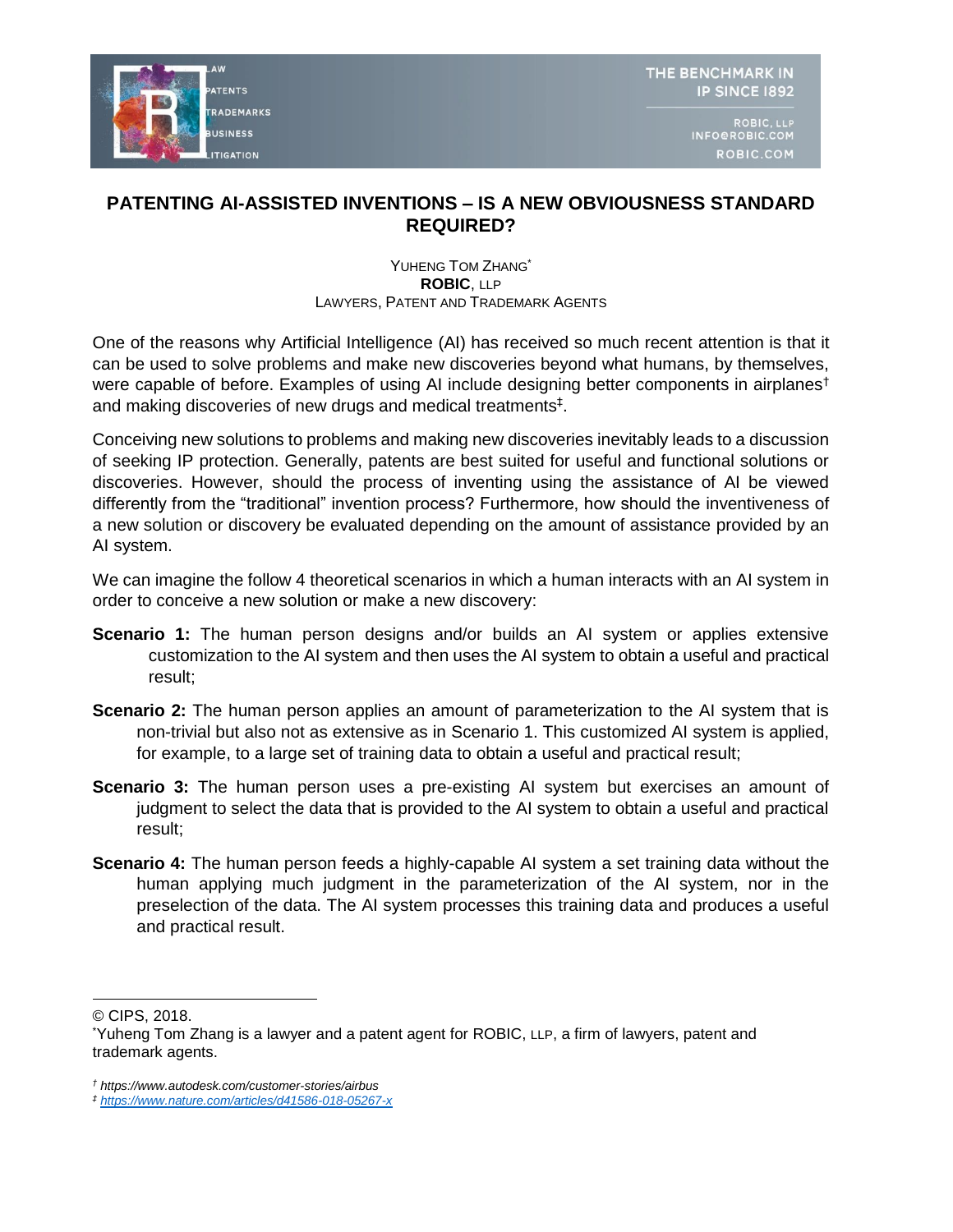

Assuming that the amount of inventive contribution made by the human and by the AI system can be easily split up and quantified, these four scenarios can be graphically represented as follows:



Scenario 1 is fairly simple. The human person can be understood as having made the bulk of the inventive contribution.

Scenario 4 is at the other extreme and also appears fairly simple. Since the human does not provide much judgment in either customizing the AI system or in the selection of the data used, we can conclude that the AI system does most of the heavy lifting to generate the useful result.

Scenarios 2 and 3 lie somewhere between scenarios 1 and 4. For these scenarios, it is reasonable to conclude that human person has made a non-trivial contribution by either customizing the AI system or preselecting the data. It is also reasonable to conclude that the AI system has also contributed in a non-trivial way in producing the useful result.

These different scenarios raise the question of how we are to characterize the "inventiveness" when at least a portion of the solution or discovery is made using the assistance of AI. More importantly, at what point do we determine that there has been sufficient inventive activity so as the render that activity non-obvious and therefore the meet the criteria of for being granted patent protection.

In Canada, the test set out by the Supreme Court of Canada in *Apotex v. Sanofi§* remains the leading test for evaluating non-obviousness. The test is as follows:

 $(1)$  (a) Identify the notional "person skilled in the art";

(b) Identify the relevant common general knowledge of that person;

(2) Identify the inventive concept of the claim in question or if that cannot readily be done, construe it;

 $\overline{a}$ 

2875 Laurier Boulevard, Delta-3 - Suite 700 Quebec (Québec) Canada GIV 2M2

<sup>§</sup> Apotex Inc. *v.* Sanofi-Synthelabo Canada Inc. 2008 SCC 61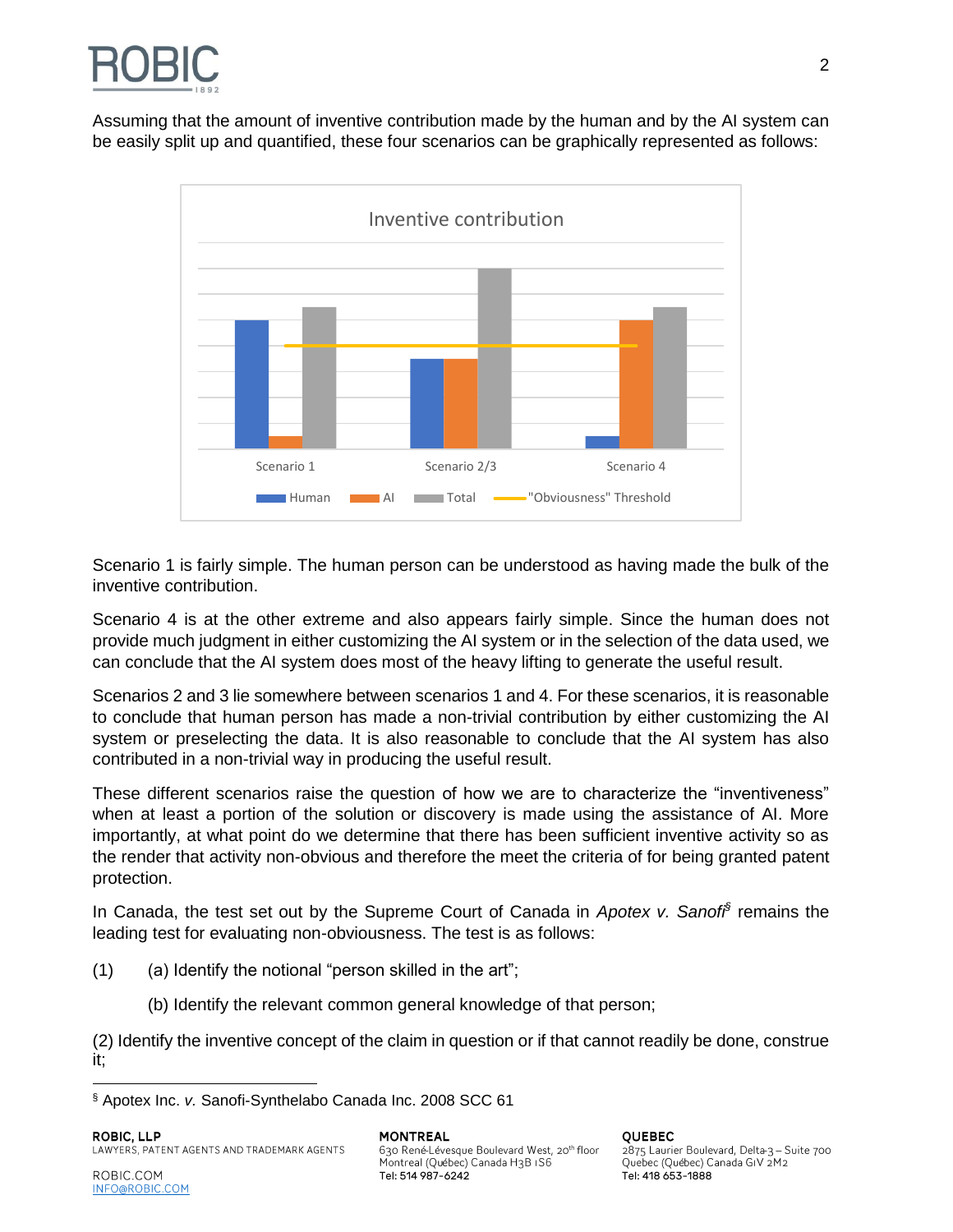

(3) Identify what, if any, differences exist between the matter cited as forming part of the "state of the art" and the inventive concept of the claim or the claim as construed;

(4) Viewed without any knowledge of the alleged invention as claimed, do those differences constitute steps which would have been obvious to the person skilled in the art or do they require any degree of invention?

Taking for granted that the difference between the inventive concept of a claimed invention and the "state of the art" (i.e. the collection of pertinent prior art) can be readily identified, a large part of applying this test depends on step 1 of identifying the person skilled in the art and the relevant common general knowledge of that person. It will be appreciated that obviousness depends on comparing the differences identified in step 3 against the knowledge of this notional person skilled in the art.

The person skilled in the art, the knowledge of this person and their inventive prowess has been addressed many times by the Canadian courts. In Merck & Co. v. Pharmascience Inc.<sup>\*\*</sup> per justice Hughes at paragraph 35:

*In Canada, the "person of ordinary skill in the art" is the hypothetical person to whom the patent is addressed. […] The person of ordinary skill in the art is deemed to be unimaginative and uninventive, but at the same time is understood to have an ordinary level of competence and knowledge incidental to the field to which the patent relates (i.e. the common general knowledge) and to be reasonably diligent in keeping up with advances. The common general knowledge is that knowledge generally known by persons skilled in the relevant art at the relevant time. Accordingly, it can include knowledge passed amongst people in the field, including information that is not in published form. Likewise, not everything that has been published is within the common general knowledge.*

Prior to the widespread adoption of AI systems, the threshold that needs to be met in order to show non-obvious is fairly easy to define, albeit often difficulty to apply in practice. If the difference between the inventive concept and the state of the art would not have been obvious to the unimaginative and uninventive person of ordinary skill, then the threshold for non-obviousness is met. Returning to the figure graphically representing hypothetical scenarios of an "inventive" process, the horizontal threshold line in purple overlaid on the chart represents a notional threshold at which the difference over the state of the art no longer becomes to the person skilled in the art. This could represent the amount of "inventive" activity that would meet step 4 of the test under Sanofi.

The difficulty becomes defining this threshold when an AI system plays a part in conceiving or discovering that non-obvious "difference". Where AI is involved, should the notion of the person of ordinary skilled in the art be somehow different? Alternatively, does what is understood as "being obvious" to that person somehow different because the involvement of AI? That is, should the threshold somehow be moved?

Scenario 1 still remains fairly straightforward to resolve. The amount of "inventive" activity attributable to the person independently of the AI system is so great that it surpasses the nonobvious threshold.

630 René-Lévesque Boulevard West, 20<sup>th</sup> floor Montreal (Québec) Canada H3B IS6 Tel: 514 987-6242 Tel: 418 653-1888

**OUEBEC** 

2875 Laurier Boulevard, Delta-3 - Suite 700 Quebec (Québec) Canada GIV 2M2

 $\overline{a}$ *\*\* Merck & Co. v. Pharmascience Inc [2010 FC 510, \)](http://nextcanada.westlaw.com/Link/Document/FullText?findType=Y&serNum=2022068859&pubNum=5461&cite=CaseLaw_1136688&originatingDoc=I8112af4772d0628fe0440003bacbe8c1&refType=CW&originationContext=document&vr=3.0&rs=cblt1.0&transitionType=DocumentItem&contextData=(sc.Category)).*